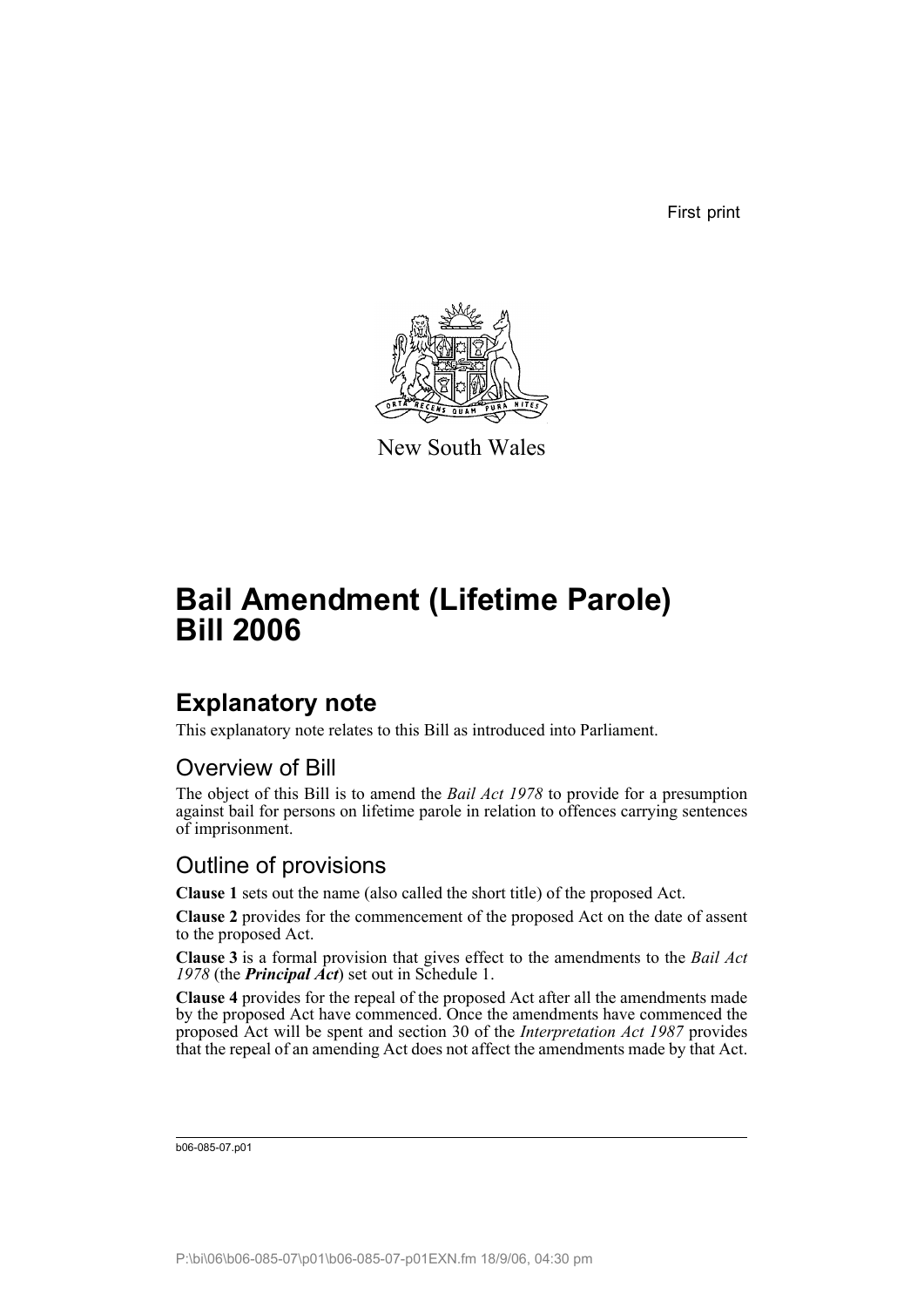Explanatory note

#### **Schedule 1 Amendments**

**Schedule 1 [1]** inserts proposed section 8E into the Principal Act. The proposed section imposes a presumption against bail on any person who is accused of an offence for which a penalty of imprisonment may be imposed and who is serving a sentence of imprisonment for life and is on release on parole. The proposed section applies to persons who have been released on parole after having had non-parole periods determined by the Supreme Court under the *Crimes (Sentencing Procedure) Act 1999*, which applies to life sentences imposed during a particular period.

**Schedule 1 [2]** amends section 9 of the Principal Act to make it clear that the presumption in favour of bail does not apply to people to whom proposed section 8E applies.

**Schedule 1 [3]** amends section 9D of the Principal Act to make it clear that the presumption against bail under that section will still apply to people to whom proposed section 8E applies who are accused of serious personal violence offences.

**Schedule 1 [4]** amends section 32 of the Principal Act to make it clear that the criteria for determining bail apply to people to whom proposed section 8E applies and also that the person or court determining bail may consider other relevant matters.

**Schedule 1 [5]** amends section 38 of the Principal Act to require the reasons for granting bail to people to whom proposed section 8E applies to be recorded immediately.

**Schedule 1 [6]** inserts Part 17 into Schedule 1 to the Principal Act to apply the changes made by the proposed Act to a person who is charged with an offence before the proposed Act commences and to a review of any bail decision made before that commencement.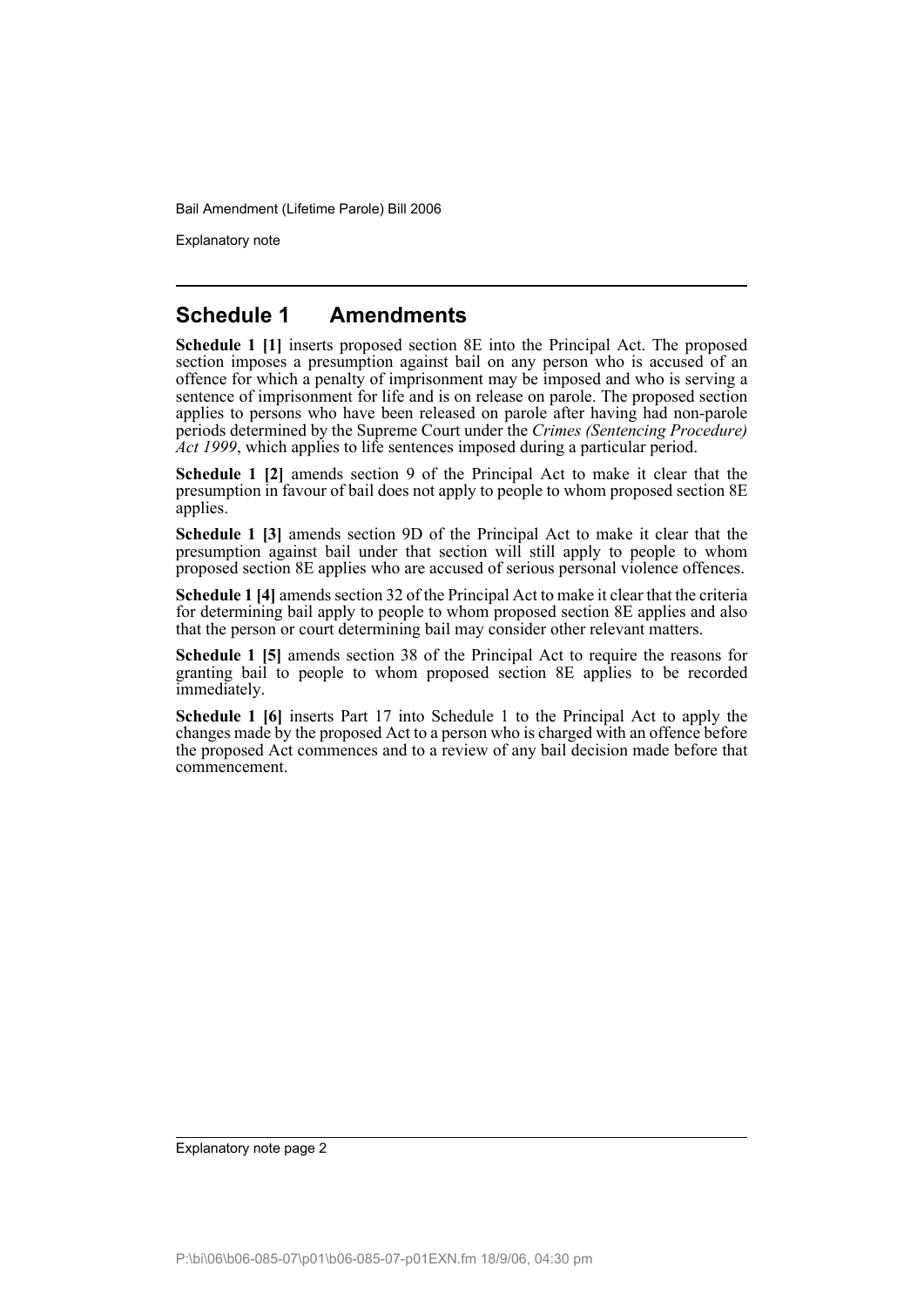First print



New South Wales

# **Bail Amendment (Lifetime Parole) Bill 2006**

## **Contents**

|    |                                   | Page          |
|----|-----------------------------------|---------------|
| 1. | Name of Act                       |               |
| 2. | Commencement                      | 2             |
| 3  | Amendment of Bail Act 1978 No 161 | 2             |
| 4  | Repeal of Act                     | $\mathcal{D}$ |
|    | Schedule 1 Amendments             | 3             |

b06-085-07.p01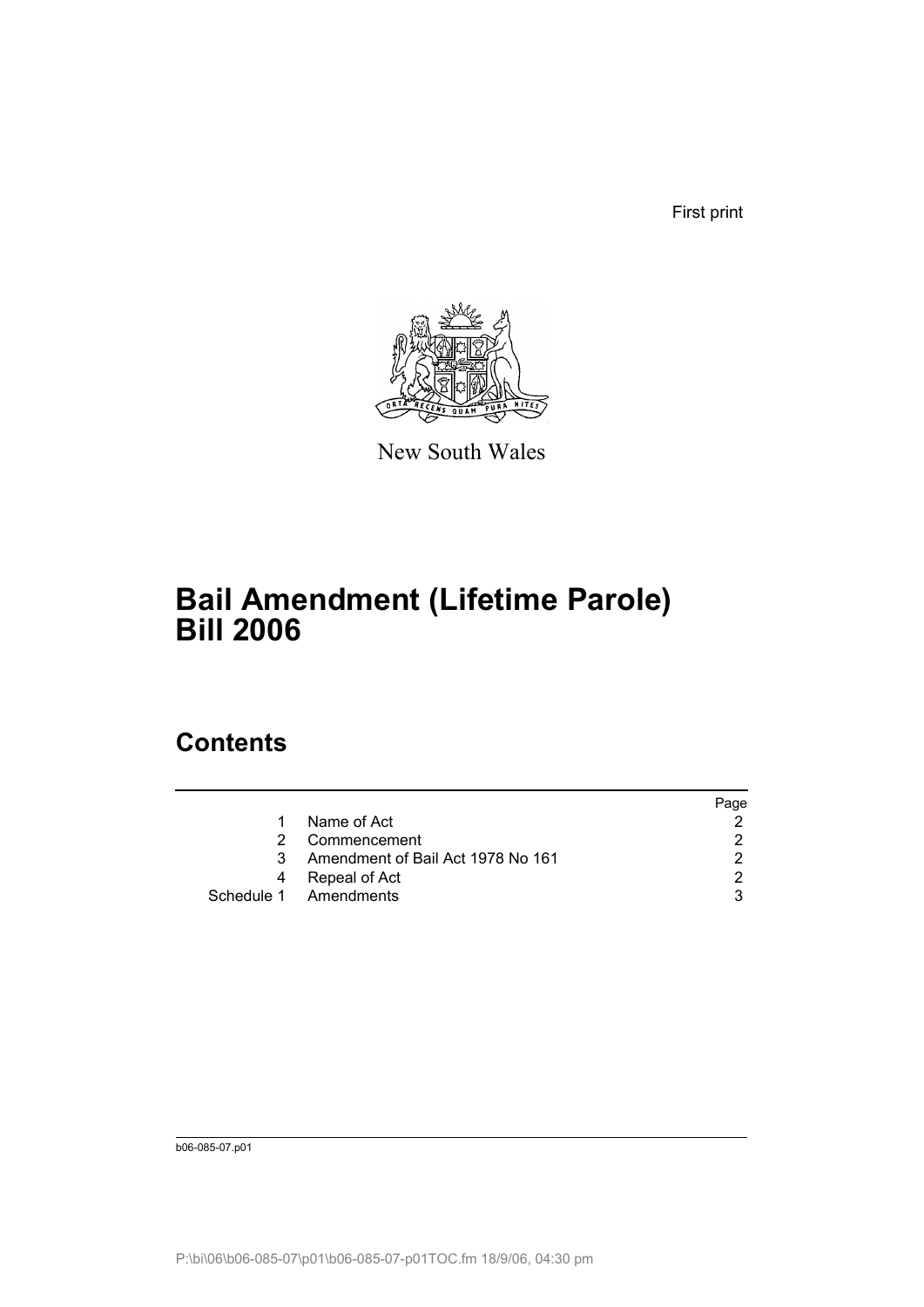Contents

Page

Contents page 2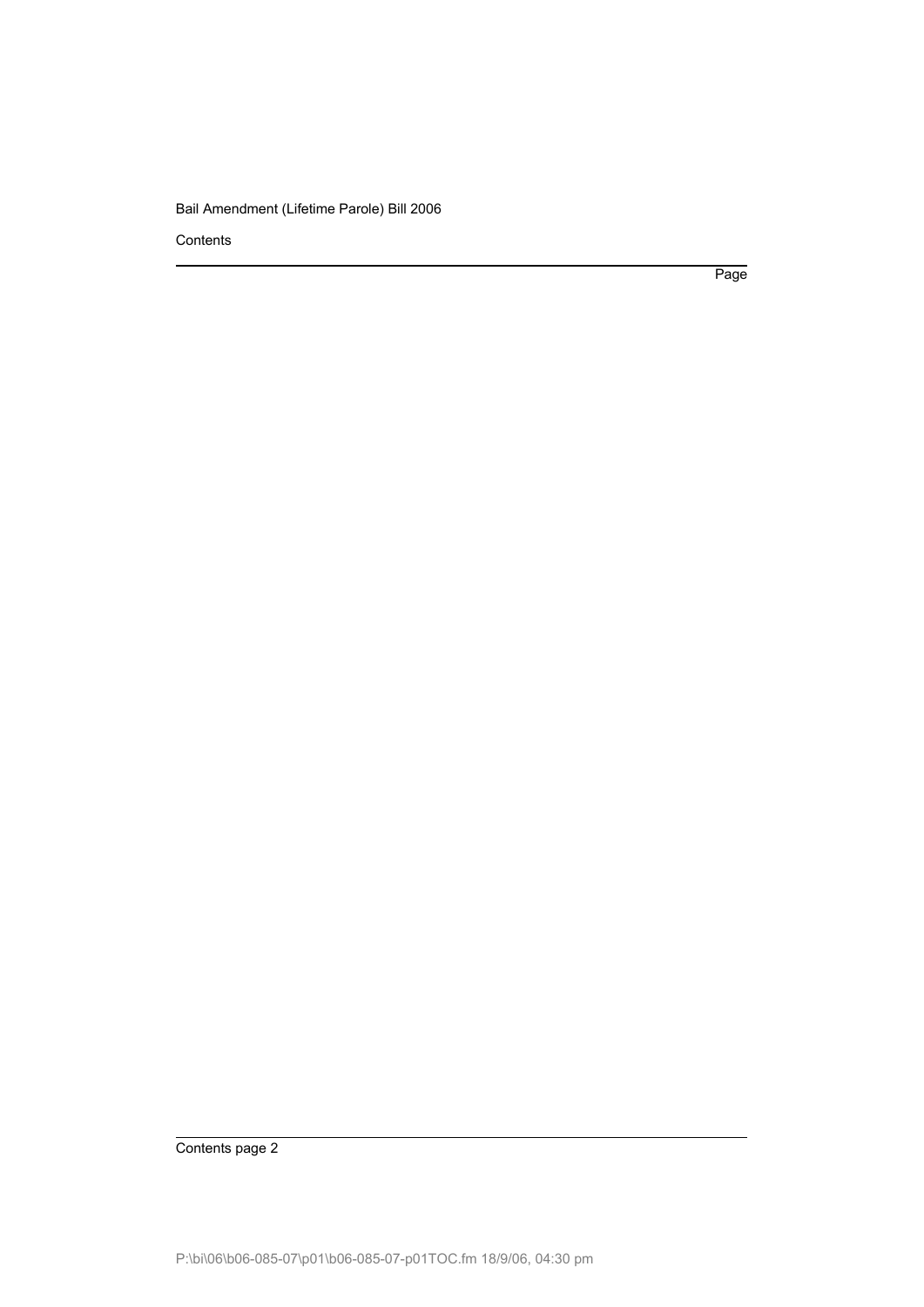

New South Wales

# **Bail Amendment (Lifetime Parole) Bill 2006**

No , 2006

#### **A Bill for**

An Act to amend the *Bail Act 1978* to provide for a presumption against bail for persons on lifetime parole charged with offences carrying a penalty of imprisonment.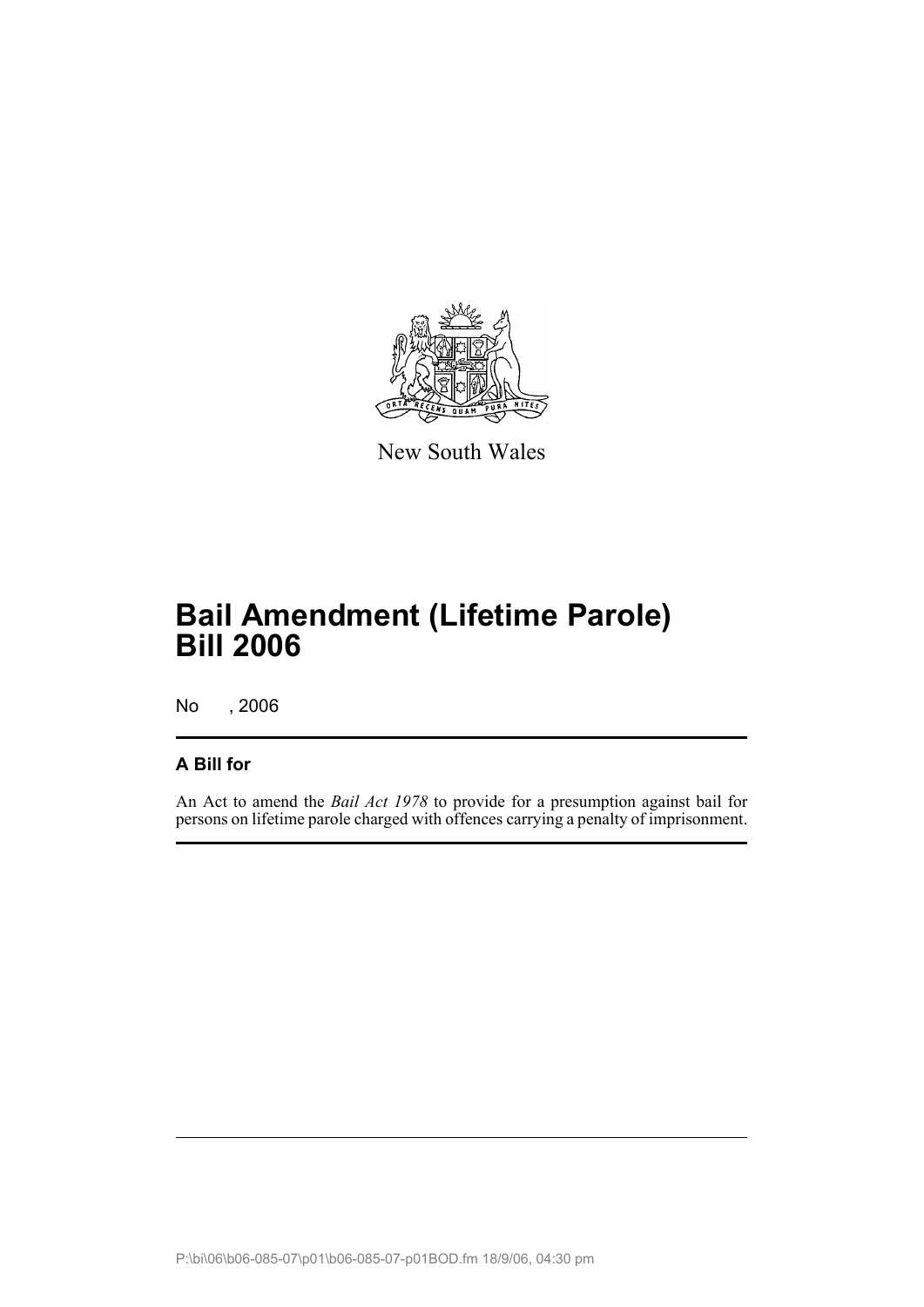<span id="page-5-3"></span><span id="page-5-2"></span><span id="page-5-1"></span><span id="page-5-0"></span>

|                                   |                                                                                                                                                           | 1                                                                |
|-----------------------------------|-----------------------------------------------------------------------------------------------------------------------------------------------------------|------------------------------------------------------------------|
|                                   |                                                                                                                                                           | 2                                                                |
|                                   | This Act is the Bail Amendment (Lifetime Parole) Act 2006.                                                                                                | 3                                                                |
| <b>Commencement</b>               |                                                                                                                                                           | 4                                                                |
|                                   | This Act commences on the date of assent to this Act.                                                                                                     | 5                                                                |
| Amendment of Bail Act 1978 No 161 |                                                                                                                                                           | 6                                                                |
|                                   | The <i>Bail Act 1978</i> is amended as set out in Schedule 1.                                                                                             | 7                                                                |
| <b>Repeal of Act</b>              |                                                                                                                                                           | 8                                                                |
| (1)                               | This Act is repealed on the day following the day on which this Act<br>commences.                                                                         | 9<br>10                                                          |
| (2)                               | The repeal of this Act does not, because of the operation of section 30<br>of the <i>Interpretation Act 1987</i> , affect any amendment made by this Act. | 11<br>12                                                         |
|                                   |                                                                                                                                                           | The Legislature of New South Wales enacts:<br><b>Name of Act</b> |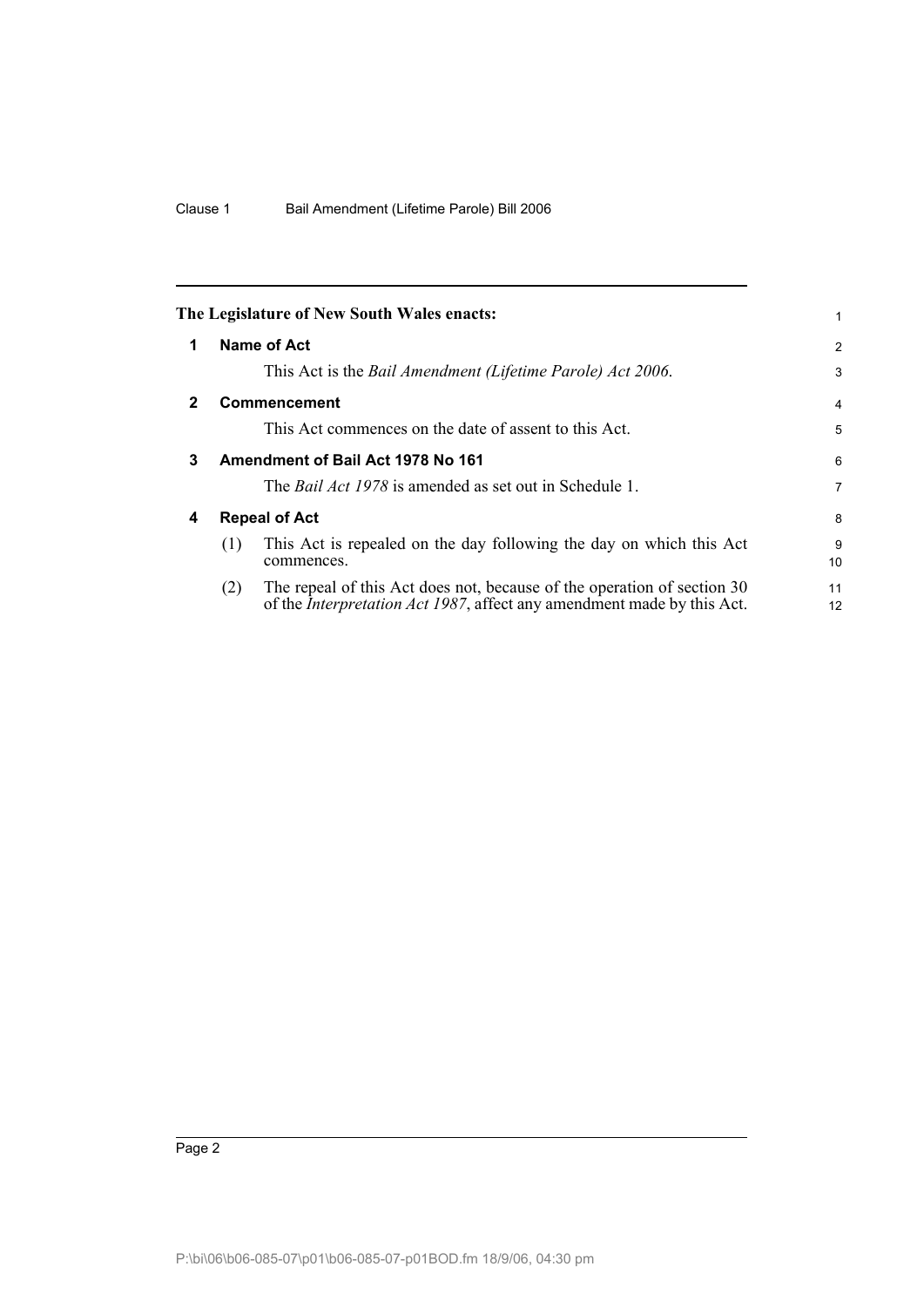Amendments Schedule 1

<span id="page-6-0"></span>

| <b>Schedule 1</b> |                   |     | <b>Amendments</b>                                                                                                                                    | $\mathbf{1}$   |
|-------------------|-------------------|-----|------------------------------------------------------------------------------------------------------------------------------------------------------|----------------|
|                   |                   |     | (Section 3)                                                                                                                                          | $\overline{2}$ |
| [1]               | <b>Section 8E</b> |     |                                                                                                                                                      | $\mathfrak{S}$ |
|                   |                   |     | Insert after section 8D:                                                                                                                             | 4              |
|                   | <b>8E</b>         |     | Presumption against bail for persons on lifetime parole who<br>commit offences carrying prison terms                                                 | 5<br>6         |
|                   |                   | (1) | This section applies to an accused person if:                                                                                                        | $\overline{7}$ |
|                   |                   |     | the person is accused of an offence for which a penalty of<br>(a)<br>imprisonment may be imposed, and                                                | $\bf 8$<br>9   |
|                   |                   |     | the person is serving a sentence of imprisonment for life<br>(b)<br>and is on parole.                                                                | 10<br>11       |
|                   |                   | (2) | The accused person is not to be granted bail unless the person<br>satisfies the authorised officer or court that bail should not be<br>refused.      | 12<br>13<br>14 |
|                   |                   | (3) | The requirement for bail cannot be dispensed with for the<br>accused person and section 10 $(2)$ does not apply with respect to<br>any such offence. | 15<br>16<br>17 |
|                   |                   | (4) | Section 8 does not apply to an accused person to whom this<br>section applies.                                                                       | 18<br>19       |
|                   |                   | (5) | This section does not apply to an accused person to whom section<br>9C (Murder) applies.                                                             | 20<br>21       |
| [2]               |                   |     | Section 9 Presumption in favour of bail for certain offences                                                                                         | 22             |
|                   |                   |     | Insert "or 8E" after "section 8C" in section 9 (1AA).                                                                                                | 23             |
| [3]               |                   |     | Section 9D Repeat offenders-serious personal violence offences                                                                                       | 24             |
|                   |                   |     | Insert ", 8E" after "Sections 8C" in section 9D (3).                                                                                                 | 25             |
| [4]               |                   |     | Section 32 Criteria to be considered in bail applications                                                                                            | 26             |
|                   |                   |     | Insert "or 8E" after "section 8C" in section 32 (6).                                                                                                 | 27             |
| [5]               |                   |     | Section 38 Reasons to be recorded                                                                                                                    | 28             |
|                   |                   |     | Insert "or an accused person to whom section 8E applies" after "9D applies"<br>in section $38(1A)$ .                                                 | 29<br>30       |